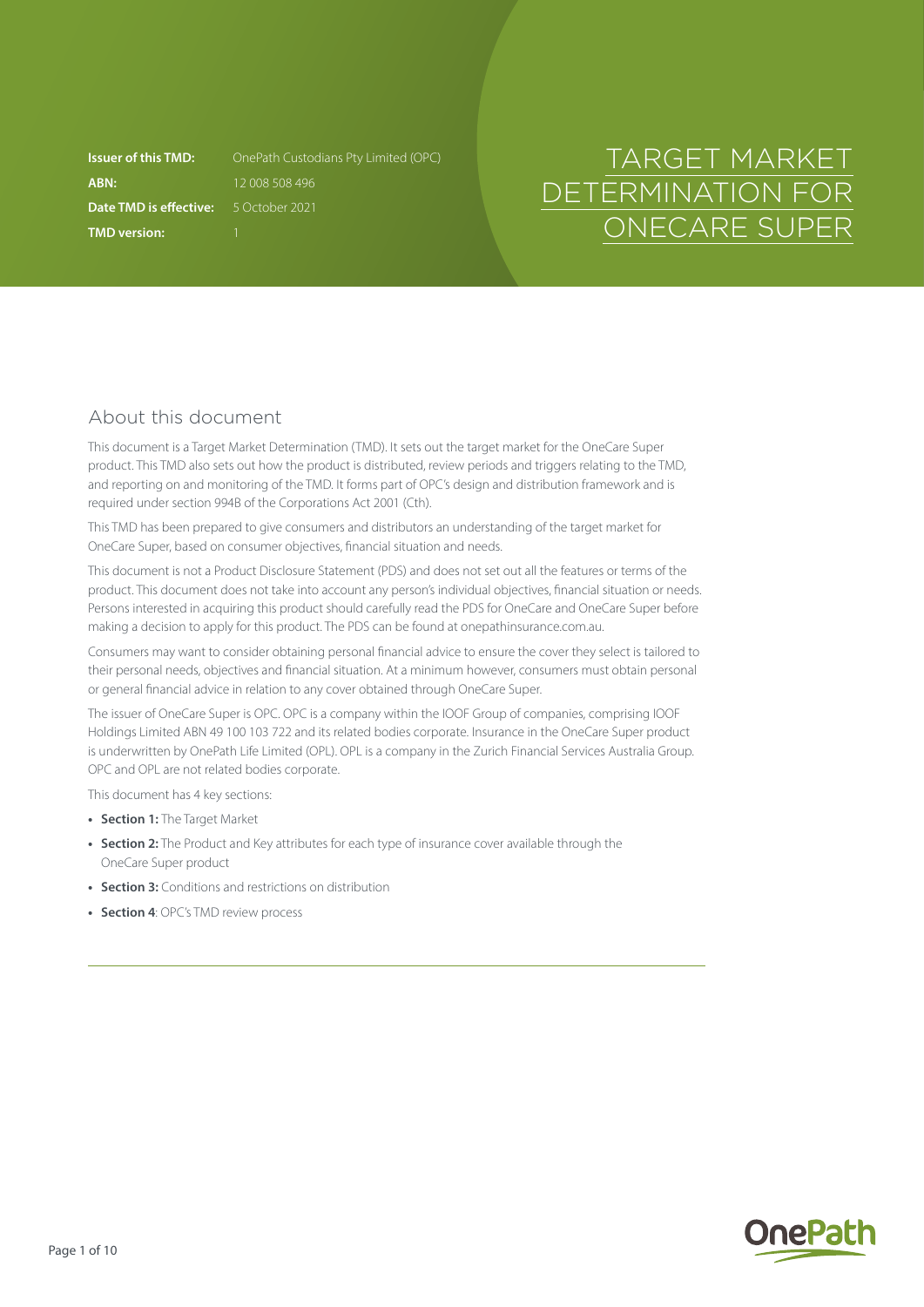# Section 1: Target Market

The target market for OneCare Super is based on the four types of insurance cover that are available through the product. The target market for the OneCare Super product is:

- Life Cover any person who has or expects to have dependants and has or expects to have outstanding financial commitments that will not be met in the event of their death or terminal illness diagnosis;
- **• Total and Permanent Disability (TPD) Cover**  any person who has or expects to have outstanding financial commitments that will not be met in the event of their total and permanent disability;
- **• Income Protection (IP)** any person who has or expects to have outstanding financial commitments that will not be met in the event they suffer an illness or injury which prevents them from earning income;
- **• Extra Care Cover** any person who has or expects to have dependants and has or expects to have outstanding financial commitments that will not be met in the event of their accidental death or terminal illness diagnosis.

Additionally, the below requirements apply to all the above cover types. Persons within the OneCare Super target market must:

- **•** want to obtain insurance cover in the superannuation environment;
- **•** have capacity to pay premiums on an ongoing basis; and
- **•** have received personal or general financial advice in relation to their insurance cover.

# Section 2: Product and Key attributes – Life Cover

Life Cover is designed for consumers with the needs and objectives set out below. It pays either (but not both):

- **•** a lump sum benefit if the life insured dies
- **•** an early payment of the lump sum benefit in the case of terminal illness diagnosis, to help the life insured get their financial affairs in order.

#### **Needs and objectives**

Life Cover is designed to provide financial protection for a personal consumer who has or expects to have dependants and wants to continue providing financial support for their dependants in the event of death or terminal illness diagnosis.

Broadly, the target market is consumers who have or expect to have dependants, who have or expect to have outstanding financial commitments that will not be met in the event of their death or terminal illness diagnosis and who have capacity to pay premiums on an ongoing basis. As the product pays a lump sum on death or terminal illness diagnosis it is likely to meet the needs, or go towards meeting the needs, of consumers in the target market.

#### **Eligibility requirements**

When applying for Life Cover, consumers must satisfy **all** of the following:

- **•** are aged between 15 and 74
- **•** are in Australia
- **•** have Australian residency or are in the process of applying for permanent Australian residency.

Life Cover is subject to OPL's assessment of health, occupation, and pastimes:

- **•** consumers with pre-existing health conditions may not be eligible for cover
- **•** not all occupations are eligible for cover
- **•** consumers who participate in high-risk pastimes may not be eligible for cover.

Consumers who apply for this product are comfortable to provide OPL with information about their health, financial situation, lifestyle, and pastimes for OPL's assessment and they understand that the outcome of the assessment may be that they are not eligible for cover.

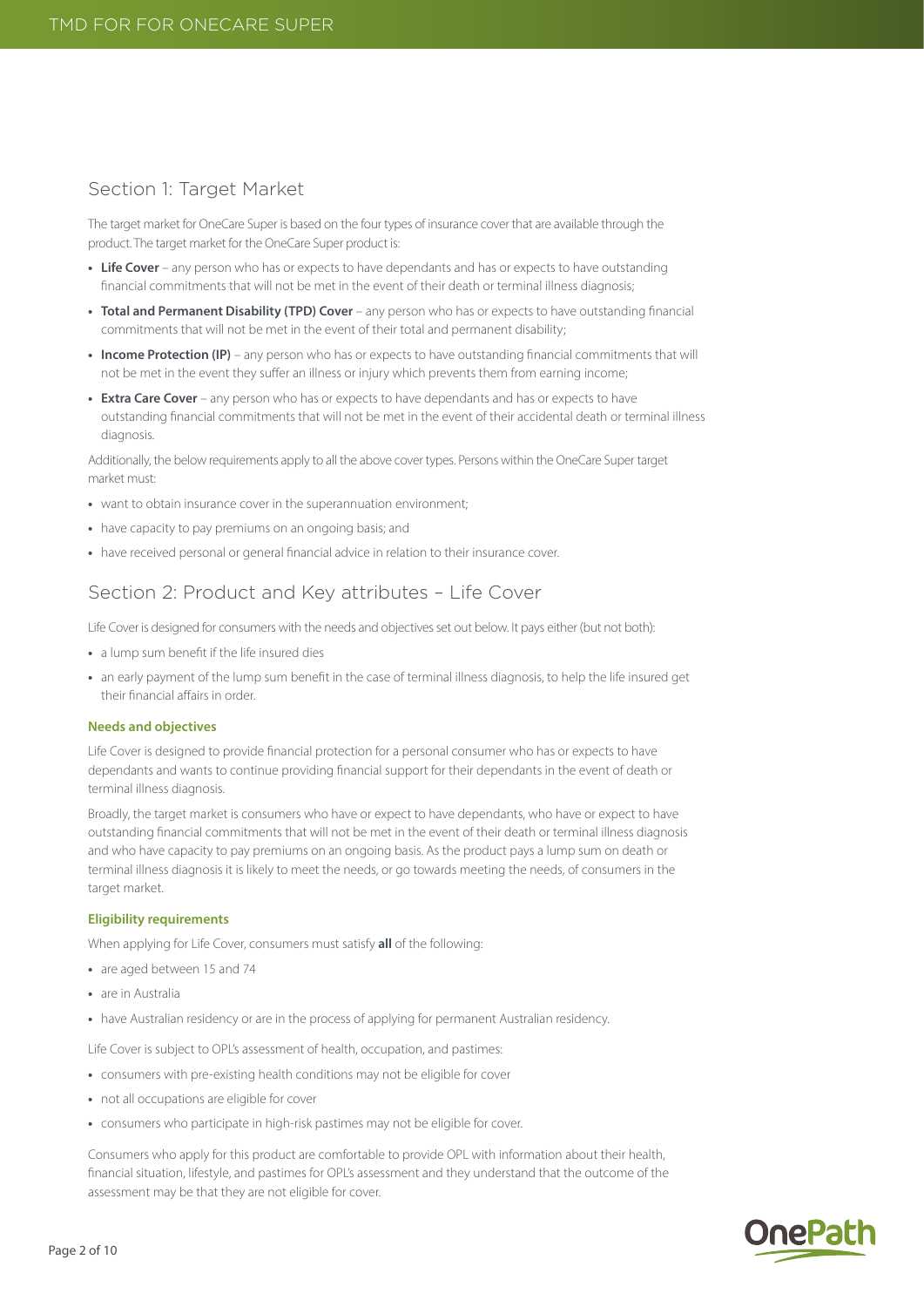#### **Financial capacity**

Life Cover is designed for consumers who can pay insurance premiums by way of personal contributions, spouse contributions, employer contributions or by rollover from another superannuation fund over the timeframe identified for financial protection. This is important for two reasons:

- **•** the cost of cover will generally increase over time;
- **•** cover will be cancelled, and the life insured won't be covered, if premiums are not paid.

Appropriate consumers for Life Cover will meet the following criteria:

• can pay insurance premiums funded by personal contributions, spouse contributions, employer contributions or by rollover from another superannuation fund.

#### **Key exclusions**

The following events are not covered under Life Cover:

- **•** death caused by suicide in the first 13 months of any cover or any reinstated cover commencing. This also applies to any increases in cover (excluding indexation increases) after the cover starts and any cover bought back under buy-back options.
- **•** for the Extended Terminal Medical Condition Benefit, terminal illness if the illness or injury is caused or arises, directly or indirectly, from the life insured's intentional self-inflicted act.

Life Cover may be subject to additional exclusions, based on OPL's assessment of an application.

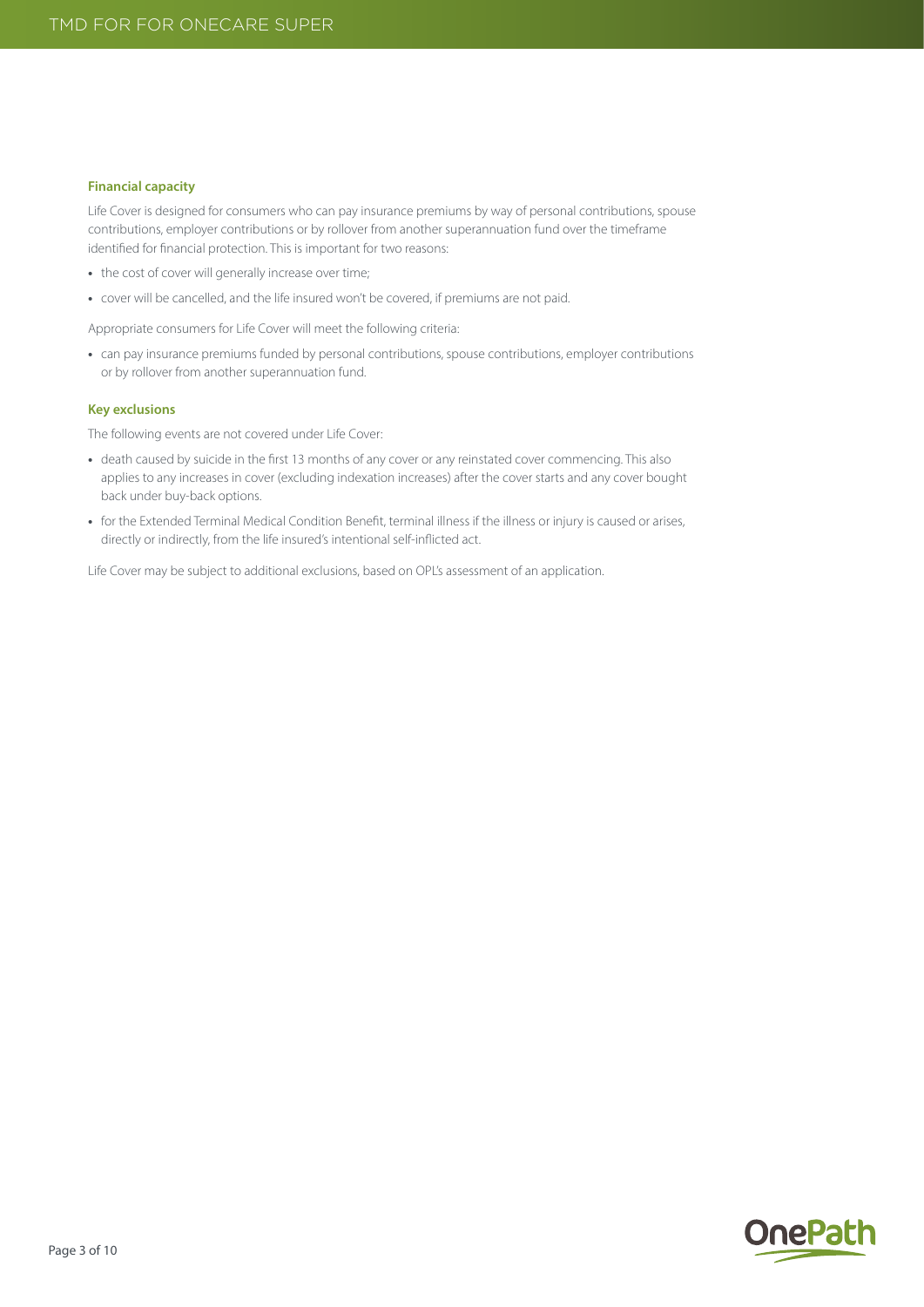# Section 2: Product and Key attributes – TPD Cover

Total and Permanent Disability (TPD) Cover is designed for consumers with the needs and objectives set out below. It pays a lump sum if the life insured suffers a permanent disability that meets the selected or allocated TPD definition. A life insured's TPD Cover can be supplemented with cover outside of superannuation.

There are four definitions of TPD available, as follows:

- **•** Any occupation TPD
- **•** SuperLink TPD
- **•** Home-maker TPD
- **•** Non-working TPD.

## **Needs and objectives**

TPD Cover is designed to provide financial protection for a personal consumer who has one or more of the following objectives and needs:

- **•** to cover existing or future outstanding financial commitments that will not be satisfied by any other insurance, or superannuation benefits, in the event they become totally and permanently disabled. The financial commitments may include (but are not limited to) mortgage and other debt-servicing costs, home modifications and mobility aids.
- **•** to fund an income gap in the event of paid work changing or ceasing as a result of TPD.

The four definitions of TPD are designed for the needs of different consumers, as follows:

- **•** 'Any occupation TPD' is a broad definition, designed for consumers in most occupations. It allows for TPD assessment against any occupation to which the life insured is suited by education, training, or experience.
- **•** 'SuperLink TPD' provides 'Any occupation TPD' funded by and owned in OneCare Super which can be linked to 'Own occupation TPD' held outside superannuation. Own occupation TPD does not form part of the life insured's TPD cover within OneCare Super.
- **•** 'Home-maker TPD' is designed for consumers who describe their main occupation as maintaining the family home.
- **•** 'Non-working TPD' provides a base level of TPD Cover, which pays for very severe illness or injury based on permanent day-to-day living functional impairment criteria. It is designed for consumers who meet one or more of the following criteria:
	- are unable to obtain more comprehensive cover due to health, occupation or pastimes
	- elect to take a limited level of cover as a way of putting some low-cost cover in place
	- wish to top-up existing cover.

Broadly, the target market is consumers who have or expect to have outstanding financial commitments that will not be met in the event of their total and permanent disability and who have capacity to pay premiums on an ongoing basis. As the product pays a lump sum on total and permanent disability it is likely to meet the needs, or go towards meeting the needs, of consumers in the target market.

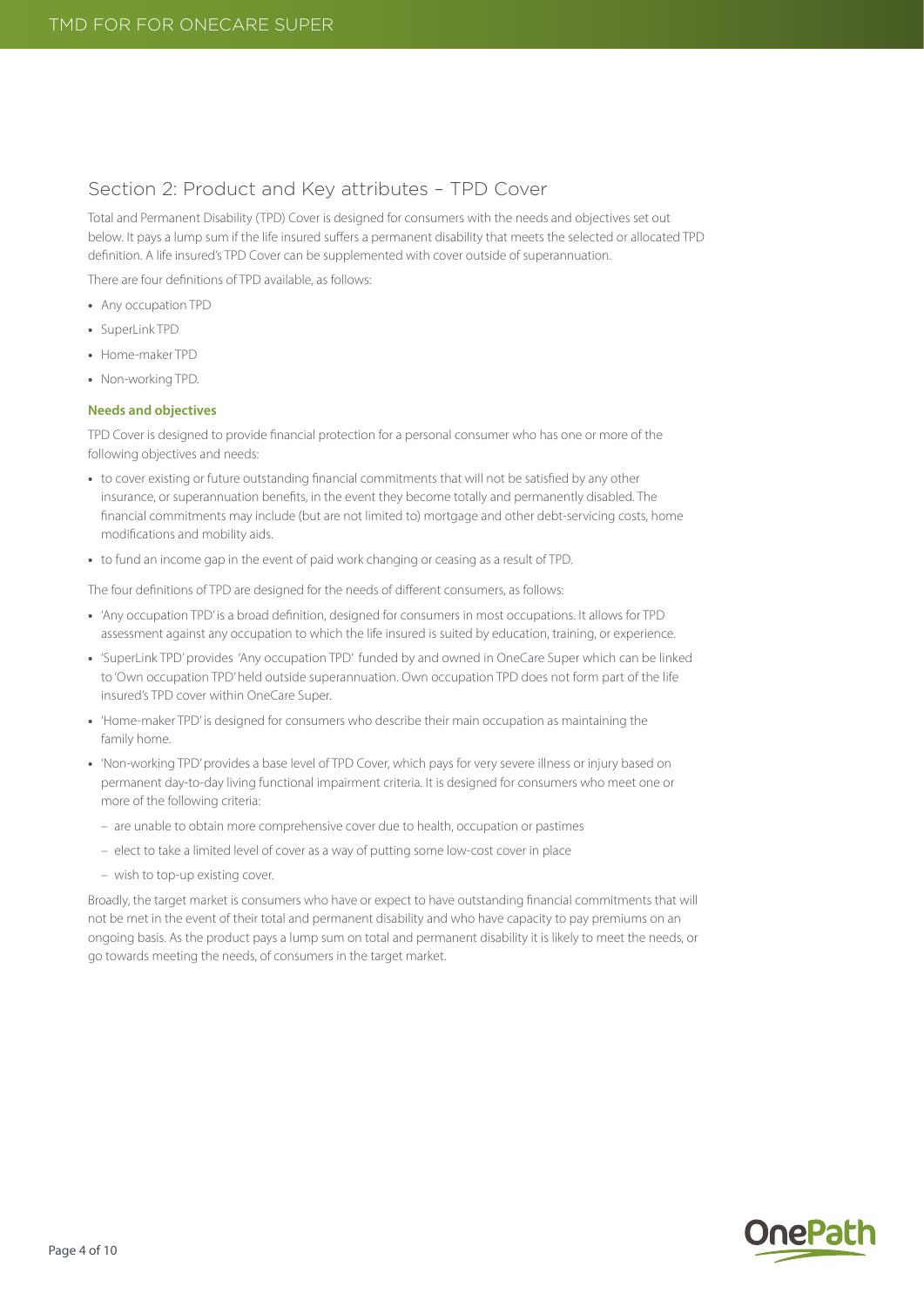#### **Eligibility requirements**

When applying for TPD Cover, consumers must satisfy **all** of the following:

- **•** are aged between 15 and 74
- **•** are in Australia
- have Australian residency or are in the process of applying for permanent Australian residency.

TPD Cover is subject to OPL's assessment of health, financial information, occupation, and pastimes:

- **•** the 'Any occupation TPD' definition is only available to consumers who are gainfully employed for a minimum of 15 hours per week
- **•** not all occupations have a choice of definitions
- **•** not all occupations are eligible for cover
- **•** consumers with pre-existing health conditions may not be eligible for cover
- **•** consumers who participate in high-risk pastimes may not be eligible for cover.

Consumers who apply for this product are comfortable to provide OPL with information about their health, financial situation, lifestyle, and pastimes for OPL's assessment and they understand that the outcome of the assessment may be that they are not eligible for cover.

## **Financial capacity**

TPD Cover is designed for consumers who can pay insurance premiums funded by personal contributions, spouse contributions, employer contributions or by rollover from another superannuation fund over the timeframe identified for financial protection. This is important for two reasons:

- **•** the cost of cover will generally increase over time
- **•** cover will be cancelled, and the life insured won't be covered, if premiums are not paid.

Appropriate consumers for TPD Cover will meet the following criteria:

**•** can pay insurance premiums funded by personal contributions, spouse contributions, employer contributions or by rollover from another superannuation fund.

## **Key exclusions**

The following events are not covered under TPD Cover:

- **•** an intentional self-inflicted act
- **•** for the Limited Death benefit, if as a result of the life insured's self-inflicted act, the life insured dies during the first 13 months from the Cover start date for TPD Cover.

TPD Cover may be subject to additional exclusions, based on OPL's assessment of an application.

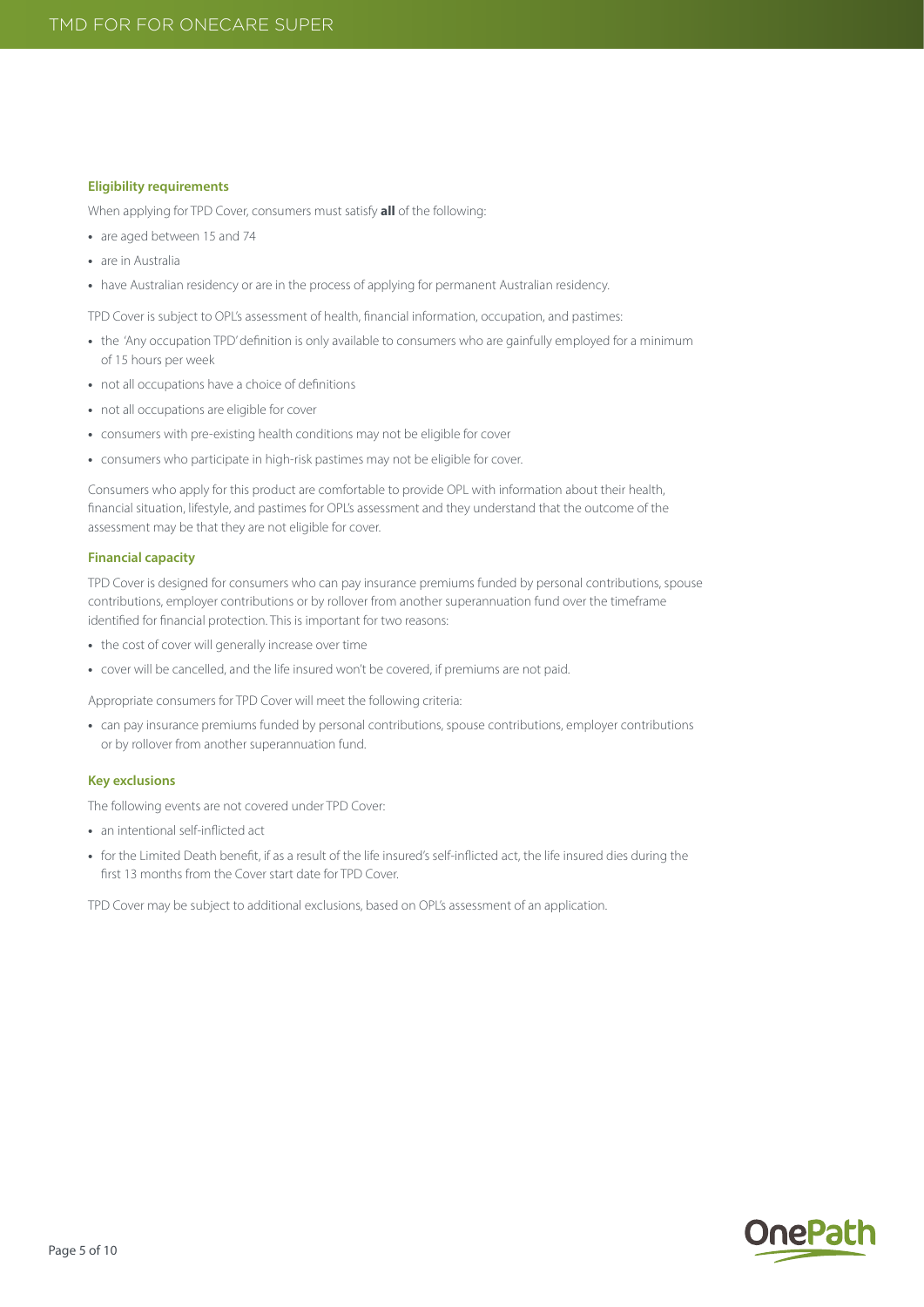# Section 2: Product and Key attributes – Income Protection

Income Protection (IP) is designed for consumers with the needs and objectives set out below. It provides a monthly benefit if the life insured is unable to work solely due to an illness or injury that causes ongoing restricted capacity for longer than the waiting period. Income Protection replaces some lost income, so that the life insured can concentrate on recovery without having to worry about how to cover ongoing expenses.

## **Needs and objectives**

Income Protection is designed to provide financial protection for a consumer who has (or envisages that in future they will or may have) regular and ongoing financial commitments that will not be met in the event of a temporary or long-term disability which prevents them from earning income. The product offers a replacement income solution which can be tailored to consumer needs. Consumers can select an appropriate waiting period and benefit period, depending on the expected cash-flow impact of a temporary or long-term disability. This would also depend on accumulated savings, any other income replacement insurance, and sick leave.

Extra-cost options may be selected to tailor cover, based on needs, cash-flow, willingness to self-insure and affordability.

Broadly, the target market is consumers who have or expect to have outstanding financial commitments that will not be met in the event they suffer an illness or injury which prevents them from earning income and who have capacity to pay premiums on an ongoing basis. As the product pays a regular income benefit it is likely to meet the needs, or go towards meeting the needs, of consumers in the target market.

#### **Eligibility requirements**

When applying for Income Protection, consumers must satisfy **all** of the following:

- **•** are aged between 19 and 60
- **•** are in gainful employment for a minimum of 20 hours per week (24 hours for fixed term contractors and casual workers)
- **•** are in Australia
- have Australian residency or are in the process of applying for permanent Australian residency.

Income Protection is subject to OPL's assessment of health, financial information, occupation, and pastimes:

- **•** not all occupations are eligible for cover
- **•** consumers with pre-existing health conditions may not be eligible for cover
- **•** consumers who participate in high-risk pastimes may not be eligible for cover.

Consumers who apply for this product are comfortable to provide OPL with information about their health, financial situation, lifestyle, and pastimes for OPL's assessment and they understand that the outcome of the assessment may be that they are not eligible for cover.

## **Financial capacity**

Income Protection is designed for consumers who can pay insurance premiums funded by personal contributions, spouse contributions, employer contributions or by rollover from another superannuation fund over the timeframe identified for financial protection. This is important for two reasons:

- **•** the cost of cover will generally increase over time
- **•** cover will be cancelled, and the life insured won't be covered, if premiums are not paid.

Appropriate consumers for Income Protection will meet the following criteria:

**•** can pay insurance premiums funded by personal contributions, spouse contributions, employer contributions or by rollover from another superannuation fund.

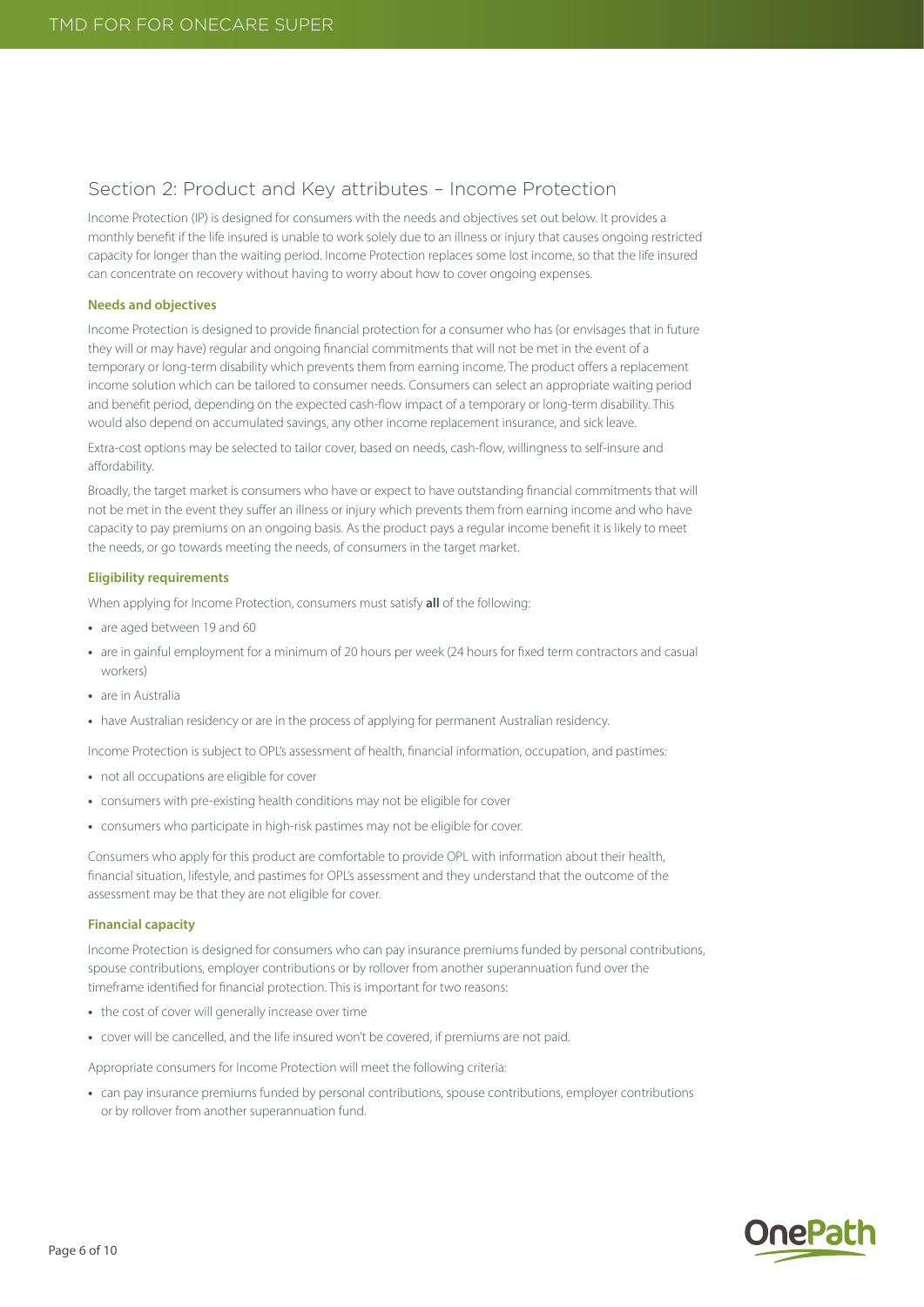#### **Key exclusions**

OPL cannot reimburse any expenses which:

- **•** the law does not permit OPL to reimburse
- **•** are regulated by the National Health Act 1953 (Cth) or the Private Health Insurance Act 2007 (Cth).

No benefits will be paid for illness or injury occurring as a direct or indirect result of any of the following:

- **•** an intentional self-inflicted act
- **•** the life insured's uncomplicated pregnancy, miscarriage or childbirth. However OPL will pay benefits if the life insured is Totally Disabled for more than three months from the date pregnancy ends, and continues to be Totally Disabled
- **•** illicit drug use
- **•** anything happening to the life insured in war. This exclusion does not apply to any benefit paid on death
- **•** participation in criminal activity (and during incarceration due to participation in criminal activity)
- **•** a cause other than illness or injury. For example, loss of a professional qualification; or
- **•** if the life insured is unemployed when the Illness or injury occurs, unless the life insured is unemployed because of an illness or injury for which they are on claim. However, the life insured will receive complimentary Income Protection cover outside superannuation to cover them if they are in this situation.

Income Protection may be subject to additional exclusions, based on OPL's assessment of an application.

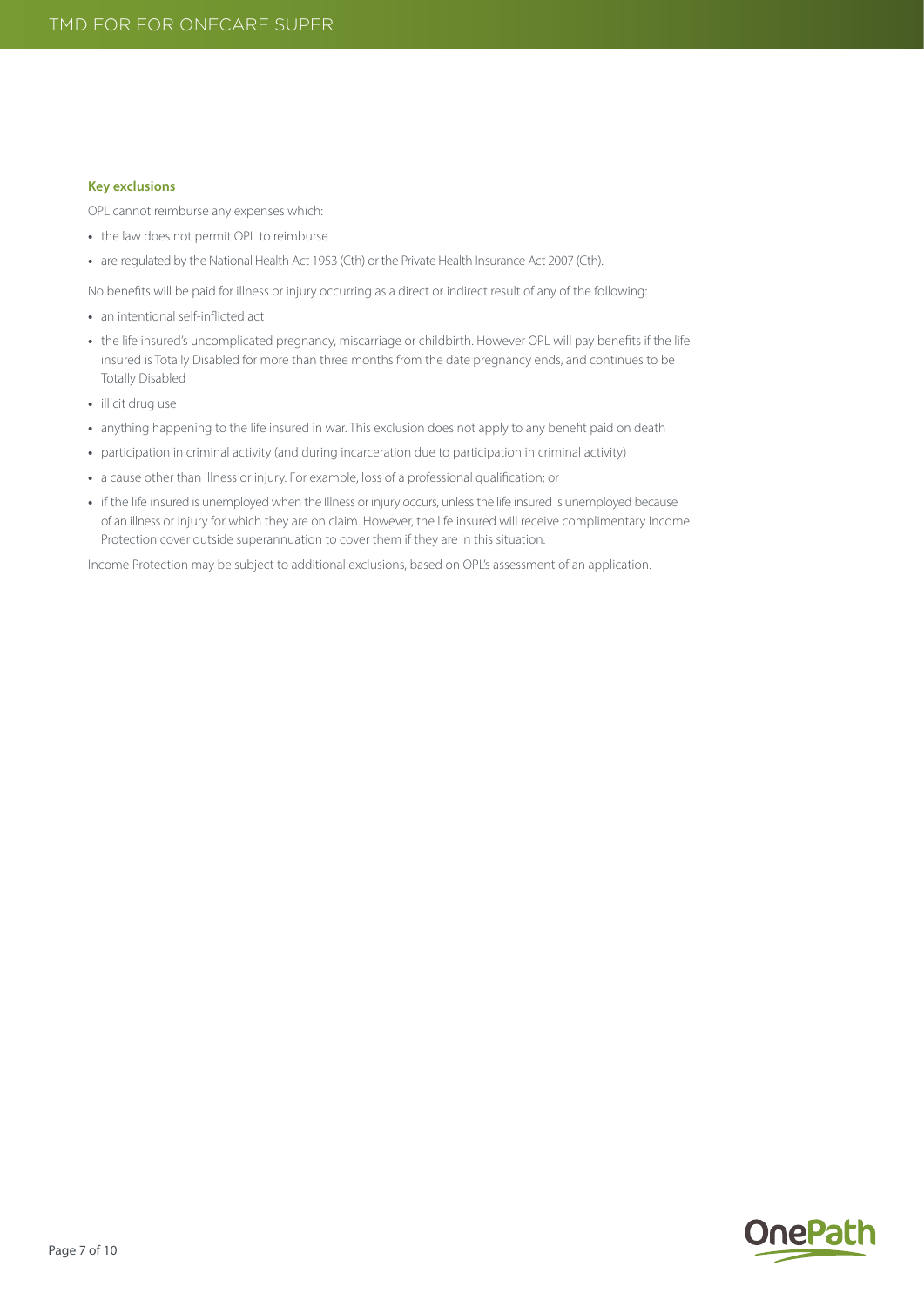# Section 2: Product and Key attributes – Extra Care Cover

Extra Care Cover is designed for consumers with the needs and objectives set out below. It provides a way of topping-up OneCare Super cover with individual elements of Accidental Death Cover or Terminal Illness Cover.

#### **Needs and objectives**

Extra Care Cover is designed to complement other OneCare Super cover and provide additional financial protection for consumers with the following objectives and needs:

- **• Extra Care Accidental Death Benefit** is designed for a consumer who has or expects to have dependants and wants to continue providing financial support for the dependants in the event of accidental death.
- **• Extra Care Terminal Illness Benefit** is designed for a consumer who has or expects to have dependants and wants to continue providing financial support for the dependants in the event of terminal illness diagnosis.

Broadly, the target market is consumers who have or expect to have dependants, who have or expect to have outstanding financial commitments that will not be met in the event of their accidental death or terminal illness diagnosis, and who have capacity to pay premiums on an ongoing basis. As the product pays a lump sum on accidental death or terminal illness, it is likely to meet the needs, or go towards meeting the needs, of consumers in the target market.

#### **Eligibility requirements**

When applying for Extra Care Cover, consumers must satisfy **all** of the following:

- **•** are aged between 15 and 60
- **•** are applying for, or already holding, other OneCare Super cover under the same policy
- **•** are in Australia
- have Australian residency or are in the process of applying for permanent Australian residency.

Extra Care Cover is also subject to OPL's assessment of health and pastimes, and consumers with pre-existing health conditions or who participate in high-risk occupations may not be eligible for cover.

Consumers who apply for this product are comfortable to provide OPL with information about their health, financial situation, lifestyle, and pastimes for OPL's assessment and they understand that the outcome of the assessment may be that they are not eligible for cover.

## **Financial capacity**

Extra Care Cover is designed for consumers who can pay insurance premiums funded by personal contributions, spouse contributions, employer contributions or by rollover from another superannuation fund over the timeframe identified for financial protection. This is important for two reasons:

- **•** the cost of cover will generally increase over time
- **•** cover will be cancelled, and the life insured won't be covered, if premiums are not paid.

Appropriate consumers for Extra Care Cover will meet the following criteria:

**•** can pay insurance premiums funded by personal contributions, spouse contributions, employer contributions or by rollover from another superannuation fund.

#### **Key exclusions**

An Extra Care Accidental Death Benefit will not be paid if, as a result of the life insured's intentional self-inflicted act, they die during the first 13 months of any cover or any reinstated cover commencing. This also applies to any increases in cover (excluding indexation increases) after the cover starts.

Extra Care Cover may be subject to additional exclusions, based on OPL's assessment of an application.

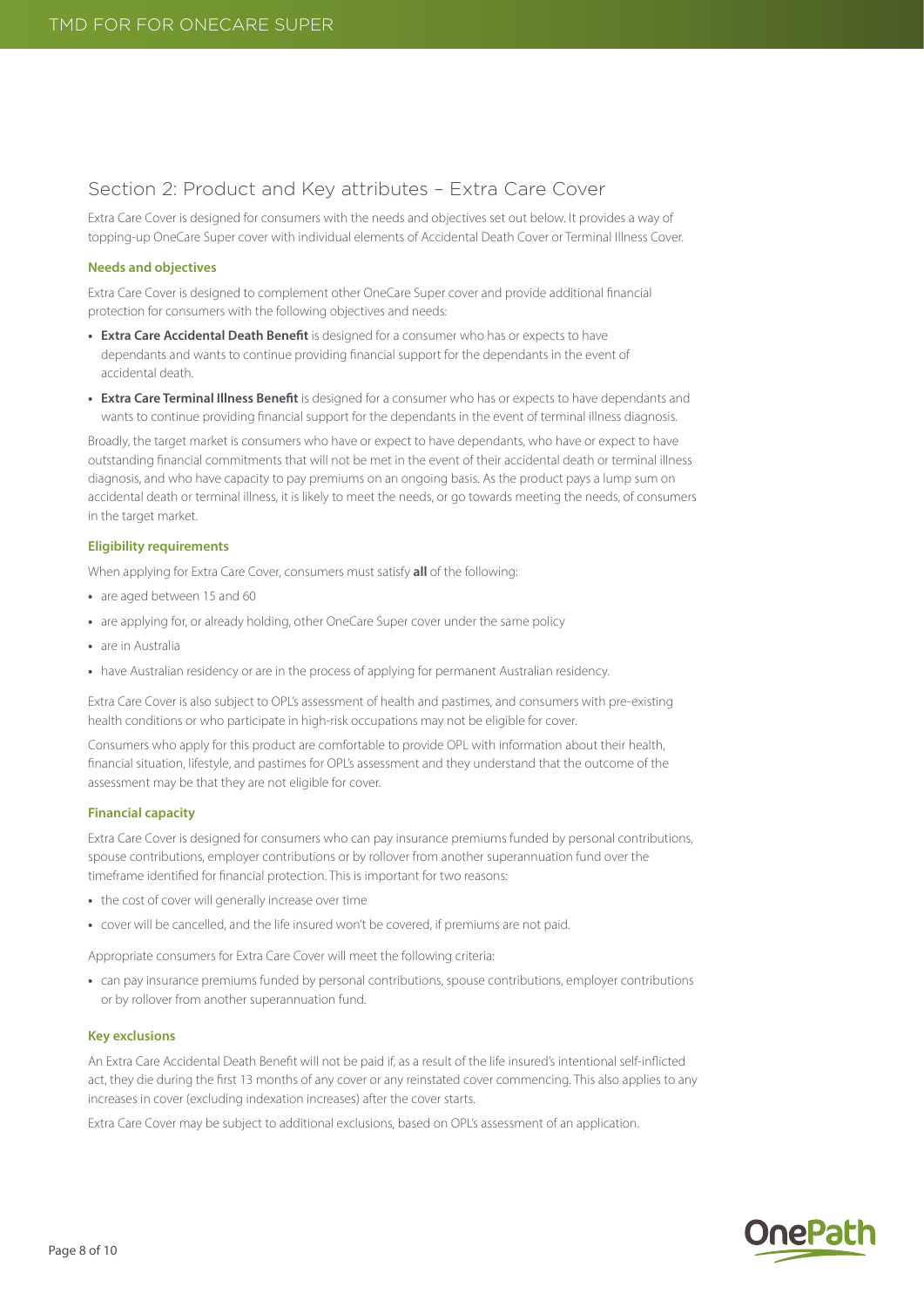# Section 3: Conditions and restrictions on distribution

In light of the obligations under Part 7.8A of the Corporations Act (product design and distribution obligations), an application for OneCare Super for any of the types of insurance cover available through the product must be submitted by a Distributor who is operating under an Australian Financial Services Licence with appropriate authorisations. The Distributor may only submit applications for consumers who satisfy **all** of the following:

- **•** have received a current OneCare and OneCare Super PDS
- **•** have been given personal or general financial advice
- **•** are in Australia
- **•** have Australian residency or are in the process of applying for permanent Australian residency.

The Distributor should not sell this product to a consumer who is unlikely to ever be eligible to claim the benefits under the policy.

The distribution conditions for OneCare Super are appropriate and will assist in distribution being directed towards the target market.

#### Personal advice

Consumers that obtain personal advice are more likely to be in the target market for OneCare Super because advisers have a duty to comply with the statutory 'best interests duty' when providing personal advice.

The Distributor is expected to take into account any relevant information obtained about the consumer's financial situation, to ensure that OneCare Super is sold in accordance with this TMD. Relevant information could include (but is not limited to):

- **•** dependants
- **•** employment and income
- **•** other insurance
- **•** debts.

## General advice

Consumers that obtain general advice are more likely to be in the target market for OneCare Super if Distributors distribute the product in alignment with the issuer's distribution conditions relating to the relevant distribution channel, ie.

- **•** the consumer has been provided with general advice in relation to this product
- **•** this product is only distributed to consumers who have completed their own research, know what type of insurance they want and seek help with the application process.